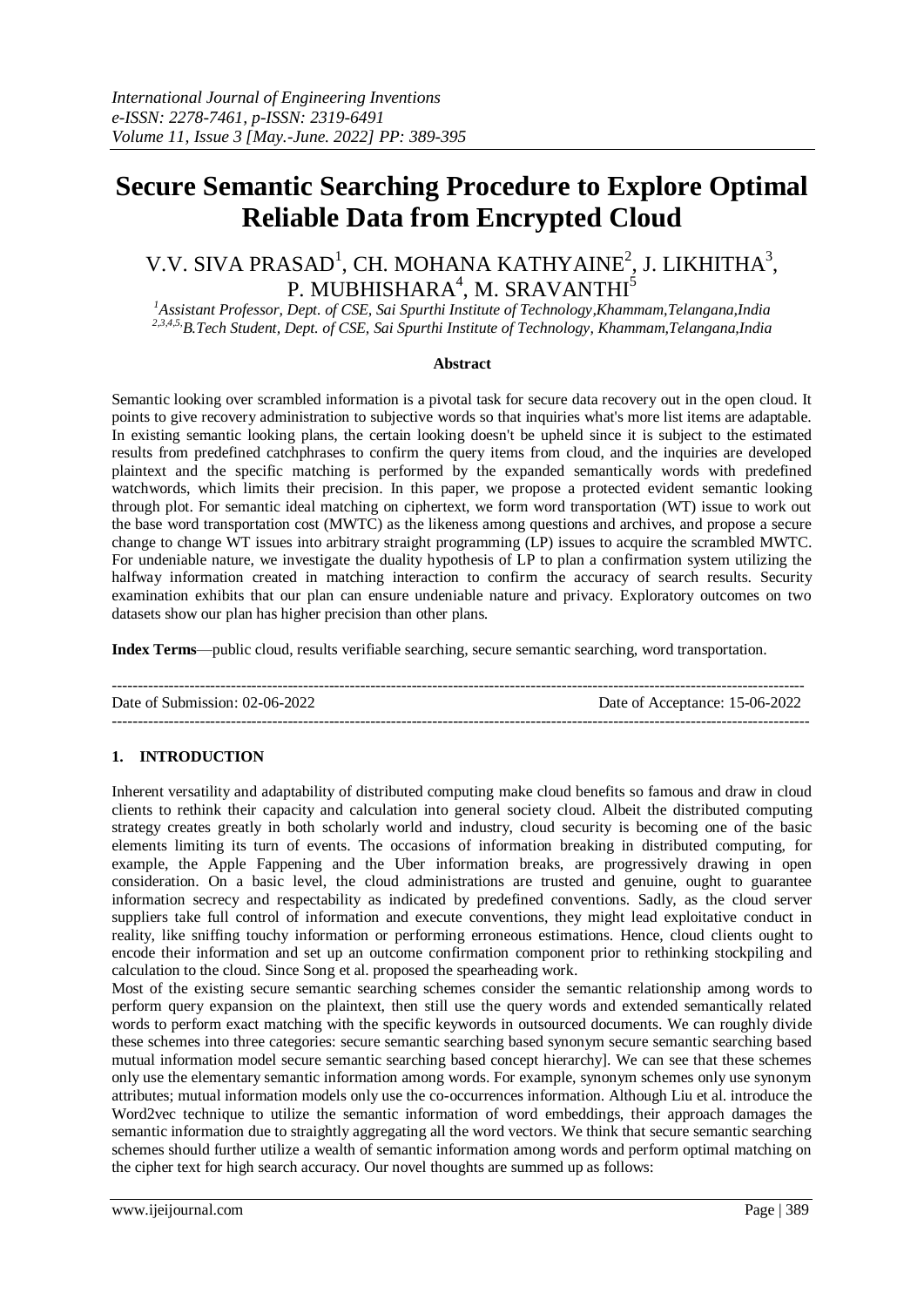1. Treating the matching among inquiries and archives as an ideal matching errand, we investigate the crucial hypotheses of straight programming (LP) to propose a safe certain semantic looking through plot that performs semantic ideal matching on the ciphertext.

2. For secure semantic ideal matching on the ciphertext, we form the word transportation (WT) issue and propose a safe change strategy to change WT issues into arbitrary straight programming (LP) issues for getting the scrambled least word transportation cost as estimations among inquiries and archives.

3. For supporting undeniable looking, we investigate the duality hypothesis of LP and present an original understanding that utilizing the moderate information delivered in the matching system as verification to confirm the accuracy of list items.

# **2. RELATED WORK**

**Positioned Search over Encrypted Data**: Positioned search implies that the cloud server can work out the significance scores between the inquiry and each archive, then, at that point, positions the records without releasing delicate data. The thought of single key word positioned search was proposed in that utilized a adjusted one-to-many request safeguarding encryption (OPE) to scramble pertinence scores and rank the encoded reports. Cao et al. first proposed a protection saving multikeyword positioned search conspire (MRSE), which addresses records and inquiries with twofold vectors and utilizations the safe kNN calculation (SeckNN) to encode the vectors, then, at that point, use the inward result of the encoded vectors as the similitude measure. In addition, Yu et al. presented homomorphic encryption to scramble pertinence scores and understand a multikeyword positioned search conspire under the vector space model. As of late, Kermanshahi et al. utilized different homomorphic encryption strategies to propose a conventional answer for supporting multi-catchphrase positioned looking through plans that can oppose against a few assaults brought by OPE-based plans.

**Secure Semantic Searching**. An overall impediment of conventional accessible encryption plans is that they neglect to use semantic data among words to assess the significance among questions and archives. Fu et al. proposed the first equivalent accessible encryption conspire under the vector space model to overcome any barrier between semantically relatedwords and given watchwords. They originally expanded the catchphrase set from the equivalent catchphrase thesaurus based on the New American Roget's College Thesaurus (NARCT), then, at that point, utilized the stretched out watchword set to fabricate secure lists with SeckNN. Utilizing the request protecting encryption calculation, introduced secure semantic looking through plans dependent on the shared data model. Xia et al. proposed a plan that requires the cloud to builds a semantic relationship library dependent on the shared data utilized. Notwithstanding, any plans dependent on the transformed file can ascertain theshared data model. Utilizing the SeckNN calculation, proposed secure semantic looking through plans dependent on the idea order. For instance, Fu et al. proposed a focal watchword semantic augmentation looking through conspire which ascertains loads of question words dependent on syntactic relations, then, at that point, broadens the focal word dependent on the idea

progressive system tree from WordNet. Enlivened by word implanting utilized in plaintext data recovery Liu et al. acquainted the Word2vec with address the two questions and reports as smaller vectors. Be that as it may, their methodology harmsthe semantic data of word implanting due to straightly conglomerating all the word vectors of the words.

**Undeniable Searching over Encrypted Data**. Undeniable looking over encoded information requires the accessible encryption plans to check the rightness of list items. A few works just confirm whether every one of the encoded archives containing the single question word returned by the cloud. The first undeniable secure looking through conspire was proposed that use a particular trie-like file. Zhu et al. proposed a nonexclusive undeniable plan, which utilizes Merkle Patricia Tree and Gradual Hash to construct the evidence list. A few works center on confirming the rightness of positioned indexed lists by predicting the positioned results. Wang et al. proposed a solitary catchphrase positioned check plot dependent on the hash chain. Liu et al. present an undeniable unique looking through plot utilizing the RSA aggregator to assemble an undeniable network for evident updates and searches, which neglects to help multikeyword looking. Sun et al. proposed a multiwatchword positioned certain looking through plot by means of utilizing Merkle Hash tree and cryptographic mark to make an undeniable MDBtree. For the multi information proprietors situation, Zhang et al. proposed an impediment based plan utilizing anchor information to check the rightness of query items. Be that as it may, their plan is unfit to help semantic looking and presents different rounds of correspondence between information proprietors.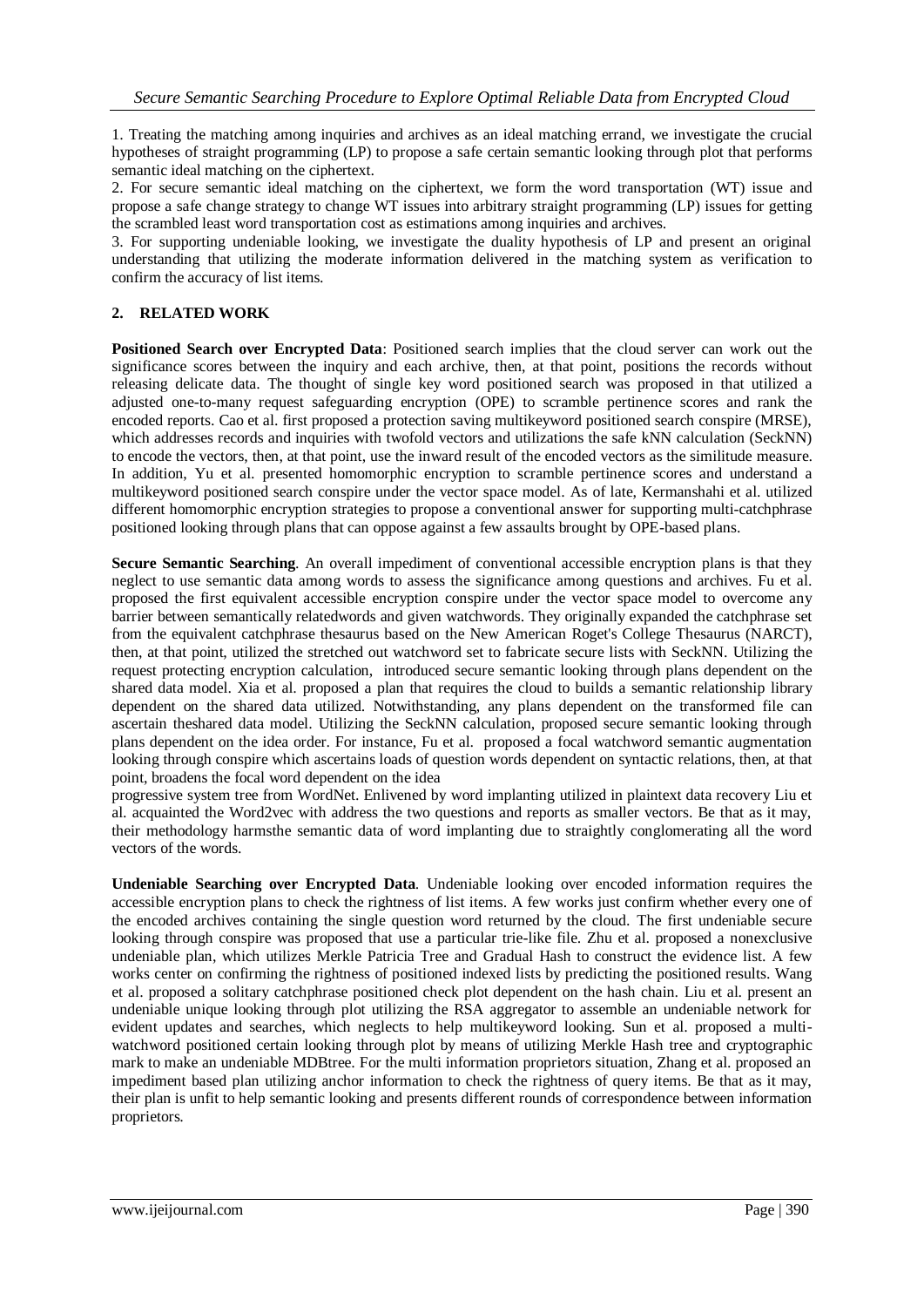# **3. PROPOSED APPROACHES**

In this segment, we present the proposed center methodologies in particular, the word transportation issue, the solid change method, and the check system.



**Figure 1.** An example of the word transportation optimal matching.

| £.<br>J. | college<br>0.3   | professor 0.3  | undergraduate<br>0.1                                                                           |  |
|----------|------------------|----------------|------------------------------------------------------------------------------------------------|--|
| £        | 0.1<br>car       | chauffeur 0.4  | 0.2<br>company                                                                                 |  |
| c        | language<br>0.2  | country<br>0.5 | leaders<br>0.2                                                                                 |  |
| $\cdots$ | <b>STATE</b>     | $\sim$ 0.00    | $\frac{1}{2} \left( \frac{1}{2} \right) \left( \frac{1}{2} \right) \left( \frac{1}{2} \right)$ |  |
| ×        | criminal<br>0.15 | police<br>0.2  | national<br>0.05                                                                               |  |
| $\sim$   | ---              | ---            | $\frac{1}{2} \left( \frac{1}{2} \right) \left( \frac{1}{2} \right) \left( \frac{1}{2} \right)$ |  |
|          |                  |                |                                                                                                |  |
| Jaa      | aids<br>0.14     | adults<br>0.3  | diseases                                                                                       |  |

**Figure2.** An example of the forward indexes of documents

# **A. Word Transportation Problem for Optimal Matching**

Treating the matching among questions and records as an ideal matching undertaking, we form the word transportation (WT) issue following the ideal transportation issue of direct programming. We use WT issues to ascertain the least word transportation cost (MWTC) as the closeness metric among questions and records, as outlined. To address the reports in WT issues, we present the forward files as semantic data of records. An illustration of forward files, as outlined . We characterize every watchword and its weight in the forward list of a report as the catchphrases appropriations for the record. Thusly, we really want to choose catchphrases for each archive and ascertain the heaviness of every catchphrase in a particular record. Without loss of over simplification, we use TF-IDF (term frequency inverse record recurrence) as a measure to choose catchphrases in our plan.

# **B. Secure Transformation Technique**

Word transportation issues can not be applied straightforwardly to the protected semantic looking through plot because of that the first WT issue can uncover touchy data. Hence, we propose a protected change method to acknowledge semantic ideal matching on the cipher text so the secrecy also uprightness of the data in word transportation issues can be ensured.

In our plan, the clients use our solid change strategy to change the WT issues into irregular direct programming (RLP) issues with the goal that the cloud can use any instant streamlining agent to tackle the RLP issues what's more get the encoded least word transportation cost (EMWTC) without learning delicate data. In particular, our solid change strategy encodes each WT issue  $\psi = (c, V, W, I)$  with a one-time secret key KT = (A, Q,  $\gamma$ , r, R), where An is a mn  $\times$  mn irregular invertible lattice, Q is an  $(m + n) \times (m + n)$  irregular invertible framework,  $\gamma$  is a genuine positive worth, r is a mn  $\times$  1 irregular vector and R is a mn  $\times$  mn summed up stage lattice.

# **C. Result Verification Mechanism**

To check the rightness of query items, we plan an outcome check component utilizing the moderate information created in the matching system. As the ideal matching on the ciphertext is a direct programming (LP) task, we further investigate the duality hypothesis of LP and utilize the solid hypothesis of LP issue to plan our check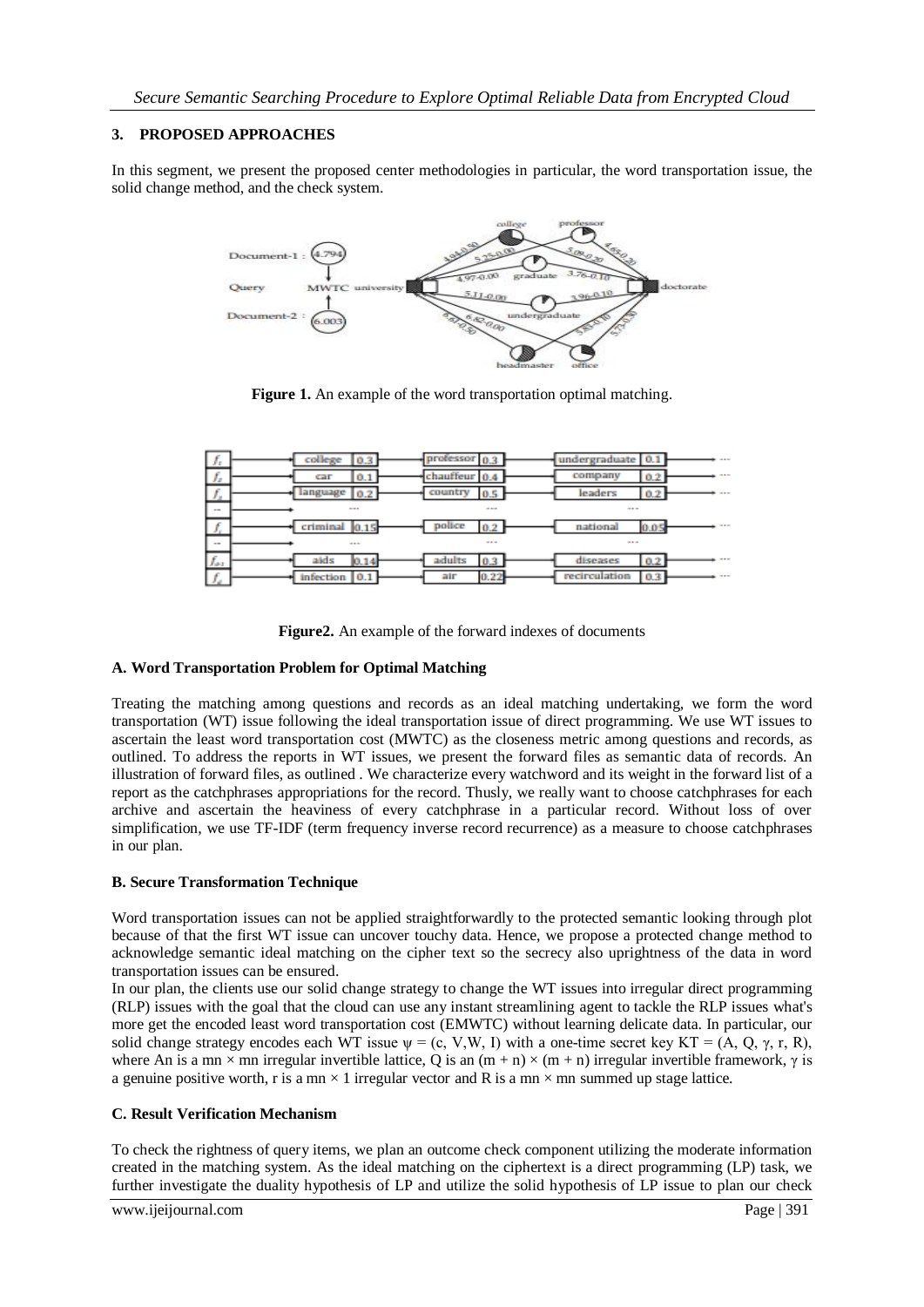component. We first develop the double programming issue of each RLP issue  $\omega$ . Given the (7) of  $\omega$ , we take on Lagrange multipliers to build.

In our plan, the cloud server tackles each RLP issue what's more its double issue simultaneously, then, at that point, packs the ideal choice vectors y and (s, t) as a proof λ. Accordingly, the clients get verifications  $Λ = {λ1$ ,  $\lambda$ 2,  $\lambda$ 3...  $\lambda$ i...  $\lambda$ d} and perform check component as indicated by the confirmation condition. At long last, the clients can confirm whether the cloud server performs right estimations for all RLP issues what's more decide the accuracy for the query items. On the other hand, the cloud would be straightforward in light of the fact that the cloud server knows, the clients would get him when the cloud acts deceptively. In our confirmation instrument, we don't

command the clients to compute the encoded least word transportation cost esteems and rank them for saving processing assets. Hence, we make a suspicion that if a sane cloud has run the mind boggling estimation to tackle RLP issues, it will play out the low computational expense positioning assignment.



**Figure 3.** Overview of our secure verifiable semantic searching scheme.

# **4. EXPERIMENTS**

In this segment, we lead exact tests to introduce the pursuit precision and execution of the proposed plot. **A. Exploratory Settings**

In this subsection, we present the exploratory settings that incorporate the exploratory climate, datasets, assessment measures, and baselines.

|                         | Robust <sub>04</sub> | Clueweb-09-Cat-B |
|-------------------------|----------------------|------------------|
| <b>Document Count</b>   | 528,155              | 50.220.423       |
| Document Mean Length    | 318                  | 981              |
| <b>Query Count</b>      | 250                  | 150              |
| Title Topic Mean Length |                      | 3                |
| Desc Topic Mean Length  | 16                   | 10               |

**Table I** STATISTICS OF THE ROBUST04 AND CLUEWEB-09-CAT-B

**1) Experimental Environment**: The general analyses ran on the PC with the accompanying boundaries:  $Intel(R)$ 

Xeon(R) CPU E5-2620 v3 @ 2.40GHz with 32 GB of RAM. We fostered our plan and different plans with the Java.

**2) Datasets:** To assess the precision, we led probes two TREC assortments, i.e., Robust04 and ClueWeb09-Cat-B. The measurements of the assortments are given in Table II. Robust04 is a news dataset. ClueWeb-09-Cat-B is a enormous Web assortment, which is sifted to the arrangement of archives with spam scores in the 60th percentile. The points in both Robust04 and ClueWeb-09-Cat-B are browsed TREC Tracks. Every subject contains various lengths of questions, in particular, shorttext (Title Topic) and long-text depiction (Desc Topic). Here the Robust04-Title, Robust04-Desc, ClueWeb-Title, and ClueWeb-Desc imply that the title or depiction of the themes are utilized as question. The important judgment documents are contained in the two assortments, introducing the importance evaluations among subjects and archives, which is an advantage contrasted and other datasets utilized in different plans.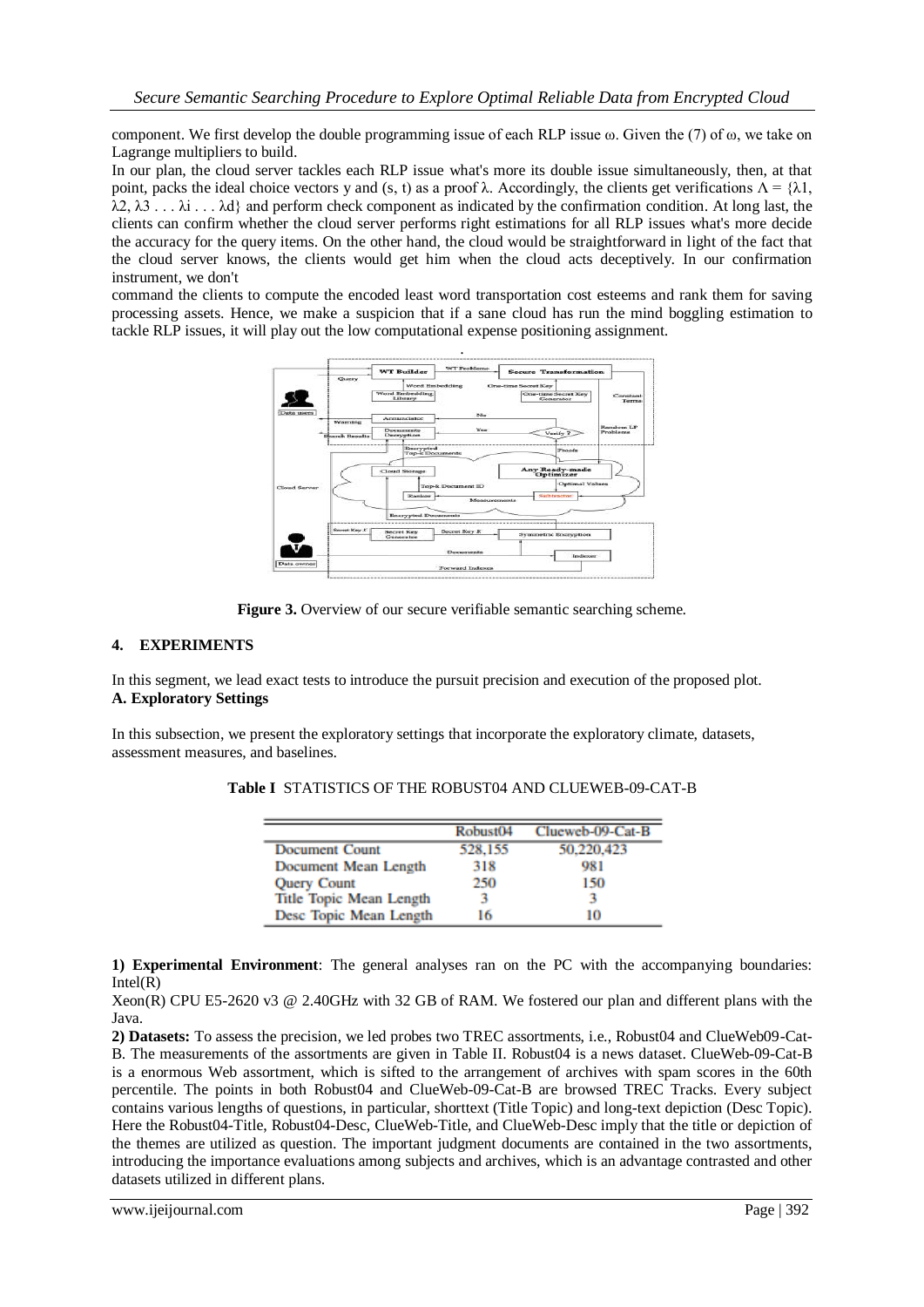**3) Evaluation Measures:** The accuracy and standardized limited aggregate addition (NDCG) as assessment measures utilized in our trials. We assess the exactness of plans by means of contrasting the top-k positioned records utilizing accuracy at rank 20 (P @20) and standardized limited aggregate increase at rank 20 (NDCG @20). The accuracy P @k is characterized to quantify the exactness of a bunch of pertinent reports from a given cutoff rank (top-k) recovered archives, which is characterized as follows:

$$
P@k = \frac{|F_{relevant} \cap F_{retrieved}|}{|F_{retrieved}| = k},
$$

The standardized limited combined addition (NDCG) considers the positioning requests and importance scores of recovery results. The NDCG is refined by isolating the inquiry's limited aggregate increase (DCG) with the best DCG (IDCG). Because of top-k recovered archives, NDCG @k where DCG @k shows reality gathered from the genuine positioning stage at a specific position k, IDCG @k addresses the best DCG at k. reli and relj signify importance appraisals between the inquiry and reports, these importance appraisals can be got from applicable judgment record in our datasets. |real| addresses the top-k records in the outcome of genuine positioning request for an inquiry, |ideal| addresses the top-k records in the aftereffect of ideal positioning request.

NDCG @k = 
$$
\frac{DCG@k}{IDCG@k}
$$
  
\nDCG @k =  $\sum_{i=1}^{|real|} \frac{rel_i}{\log_2(i+1)}$   
\nIDCG @k =  $\sum_{j=1}^{|ideal|} \frac{rel_j}{\log_2(j+1)}$ 

4) Baselines: Secure equivalent word expansion positioned looking plot (SSERS): SSERS is a semantic looking through conspire expanding the inquiry words from equivalent thesaurus. We carried out the SSERS. Secure semantic looking through based shared data model (SSSMIM): SSSMIM is a cipher text expansion plot, which broadens the question words from the shared data model. We executed the single-watchword looking (SSSMIM Single). We likewise broadened it to a multi-catchphrase looking through plot (SSSMIM-Multi).

|                    | Robust <sub>04</sub> |         |               | ClueWeb-09-Cat-B |               |         |              |         |
|--------------------|----------------------|---------|---------------|------------------|---------------|---------|--------------|---------|
|                    | Robust04-Title       |         | Robust04-Desc |                  | ClueWeb-Title |         | ClueWeb-Desc |         |
|                    | P@20                 | NDCG@20 | P@20          | NDCG@20          | P@20          | NDCG@20 | P@20         | NDCG@20 |
| <b>SSERS [3]</b>   | 0.052                | 0.058   | 0.027         | 0.029            | 0.049         | 0.046   | 0.057        | 0.070   |
| SSSMIM-Single [6]  | 0.128                | 0.142   | 0.025         | 0.023            | 0.041         | 0.046   | 0.028        | 0.041   |
| SSSMIM-Multi [6]   | 0.123                | 0.134   | 0.028         | 0.030            | 0.043         | 0.049   | 0.032        | 0.046   |
| <b>CKSER-1 [8]</b> | 0.051                | 0.117   | 0.032         | 0.086            | 0.049         | 0.077   | 0.026        | 0.081   |
| <b>CKSER-2 [8]</b> | 0.050                | 0.092   | 0.031         | 0.083            | 0.033         | 0.076   | 0.019        | 0.053   |
| <b>VKSS [2]</b>    | 0.049                | 0.087   | 0.030         | 0.068            | 0.018         | 0.019   | 0.022        | 0.024   |
| <b>SSSW-1 [9]</b>  | 0.107                | 0.192   | 0.070         | 0.128            | 0.060         | 0.086   | 0.027        | 0.060   |
| <b>SSSW-2 [9]</b>  | 0.106                | 0.186   | 0.067         | 0.122            | 0.037         | 0.082   | 0.021        | 0.054   |
| Ours               | 0.148                | 0.271   | 0.136         | 0.255            | 0.061         | 0.103   | 0.041        | 0.102   |

#### **Table II** ACCURACY COMPARISON OF DIFFERENT SECURE SEMANTIC SEARCHING SCHEMES

#### **B. Execution Evaluation of Accuracy**

In this subsection, we contrast the proposed plot and other secure semantic looking through plans over the two benchmark datasets and dissect the viability of various word embeddings on our plan. We involved title subjects and depiction points as the questions in our tests. We did pre-process as follows: both reports and inquiry words were void area tokenized, lowercased, and eliminated the stopword. We took on a re-positioning methodology for effective calculation. We utilized Indri to perform introductory recoveries for getting the best 1, 000 positioned archives of each question. We applied plans to re-rank these reports what's more utilized the aftereffects of re-positioned to assess exactness.

**1) Compared with baselines:** The tests results show that the precision of our proposed plot is superior to that of different plans as far as all the assessment measures on both Robust04 and ClueWeb-09-Cat-B dataset. Taking the Robust04 dataset for instance, the relative improvement of our plan throughout the second-most elevated ones in different plans are around 15.62%, 41.14%, 94.28%, also 99.21% when involving Robust04- Title and Robust04-Desc as inquiries under P @20 and NDCG @20. The outcomes illustrate the adequacy of our safe undeniable semantic looking plot dependent on word transportation ideal coordinating.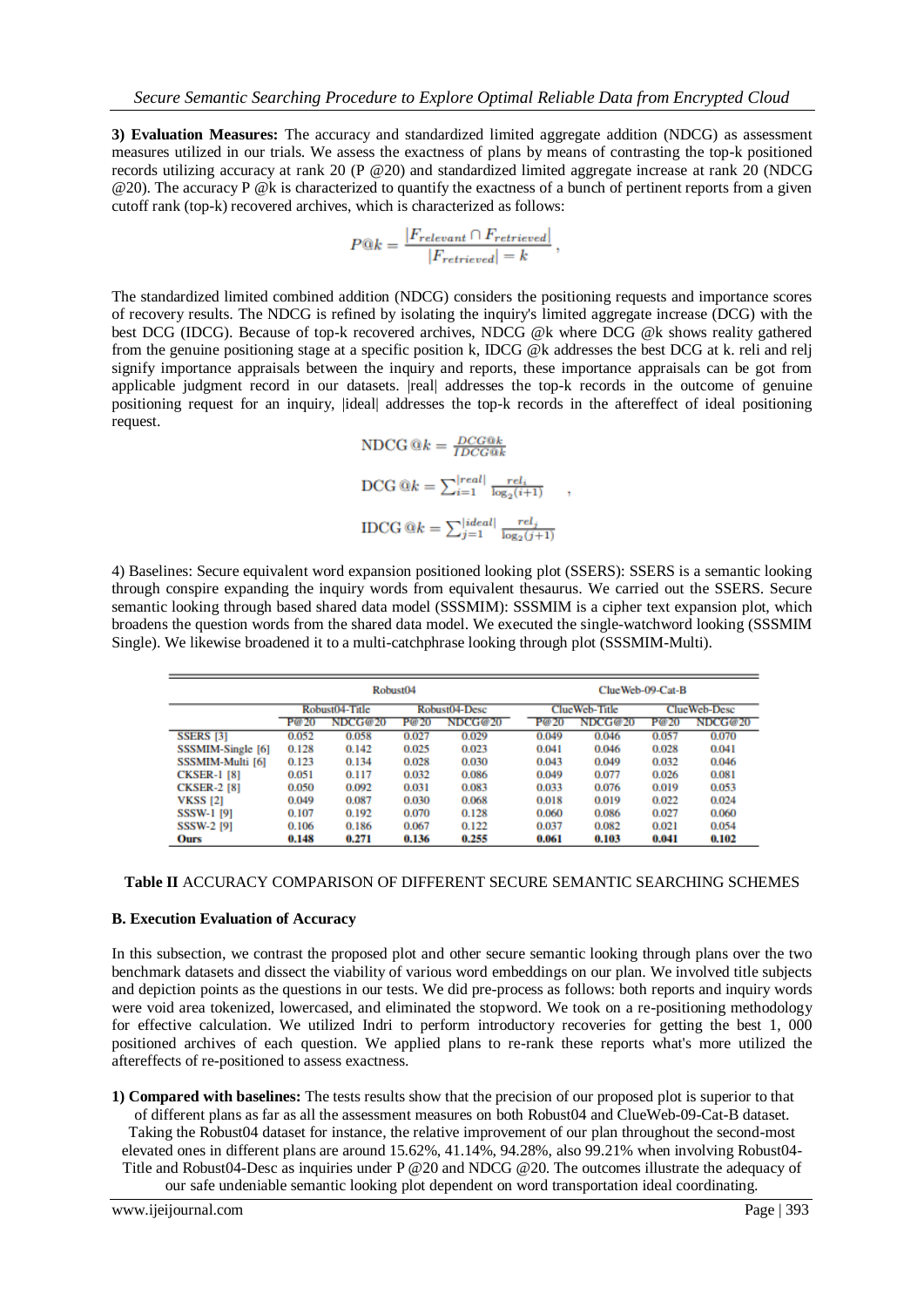|                  | Robust04-Title |         | Robust04-Desc |         |
|------------------|----------------|---------|---------------|---------|
|                  | P@20           | NDCG@20 | P@20          | NDCG@20 |
| Ours-GloVe100    | 0.137          | 0.239   | 0.126         | 0.244   |
| Ours-GloVe200    | 0.146          | 0.259   | 0.127         | 0.254   |
| Ours-GloVe300    | 0.147          | 0.264   | 0.128         | 0.252   |
| Ours-Word2yec300 | 0.145          | 0.254   | 0.122         | 0.176   |
| Ours-Fasttext300 | 0.148          | 0.271   | 0.136         | 0.255   |

**Table III** Accuracy comparison of our scheme using different word embeddinds over robust04

**2) Effect of Word embeddings:** As word installing is an fundamental part in our plan, we utilized two gatherings of word embeddings to direct investigations for examining the impact of word embeddings on our plan. Table IV records the trial aftereffects of our plan on Robust04 dataset. In the principal try, we utilized diverse word embeddings with 100, 200, and 300 aspects prepared by GloVe over same corpuses, specifically, GloVe100, GloVe200, GloVe300. The consequence of the subsequent investigation exhibits that the higher dimensionality might help our plan catch the exact semantic data. In the subsequent examination, we utilized two kinds of word embeddings with 300 aspects prepared by Word2vec and Fasttext over same corpus, specifically, Word2vec300 and Fasttext300. We can see that our plan gets higher exactness when utilizing the word embeddings prepared by Fasttext contrasted and utilizing Word2vec300.

**C. Execution Evaluation of Time Cost:** In this subsection, we present the exhibition assessment of the proposed secure obvious semantic looking through plot. We report the test consequences of our plan over the Robust04 dataset involving title themes as questions because of restricted space. The exhibition assessment of time cost at the proprietor, the clients, and the cloud server in our plan is as per the following: The information proprietor is the initiator who introduces the protected looking through plot. Dislike in different plans, the information proprietor in our plan doesn't have to perform huge cryptographic tasks, for example, request safeguarding encryption and homomorphic encryption.

# **D. Execution Comparisons with VKSS**

In this subsection, we present execution examinations between the proposed conspire and the VKSS scheme.We directed broad tests to assess the presentation of the time cost and exactness between our plan also the VKSS conspire which is the just one upholds secure undeniable semantic looking in earlier works found. We report the aftereffects of time cost tests over the Robust04 dataset involving title subjects as questions because of restricted space. We don't consider the time cost of scrambling reports and unscrambling reports since the time cost is something similar in the two plans.

In rundown, the proposed plot re-appropriates the complex computational of performing verification age task and semantic matching errand to the cloud. Consequently, our plan is more in accordance with the reappropriating calculation attributes of the distributed computing worldview. The fundamental motivation behind why our conspire invests more energy in the cloud is that the calculation of ideal matching on ciphertext is identified with the size of direct programming issue. Hence, later on, we plan to plan different plans to lessen the time cost of ideal matching on ciphertext as per this finding.

# **5. CONCLUSIONS**

We propose a safe obvious semantic looking through conspire that treats matching among questions and reports as a word transportation ideal matching errand. Along these lines, we explore the principal hypotheses of direct programming (LP) to plan the word transportation (WT) issue and a result check system. We figure the WT issue to compute the base word transportation cost (MWTC) as the closeness metric among questions and records, and further propose a safe change procedure to change WT issues into irregular LP issues. Along these lines, our conspire is easy to convey by and by as any instant analyzer can take care of the RLP issues to acquire the scrambled MWTC without learning delicate data in the WT issues. In the mean time, we accept that the proposed secure change method can be utilized to plan other privacy preserving direct programming applications. We span the semantic-obvious looking through hole by noticing a knowledge that utilizing the middle of the road information created in the ideal coordinating interaction to check the accuracy of indexed lists. In particular, we explore the duality hypothesis of LP and determine a bunch of vital and adequate conditions that the transitional information should meet. The trial results on two TREC assortments show that